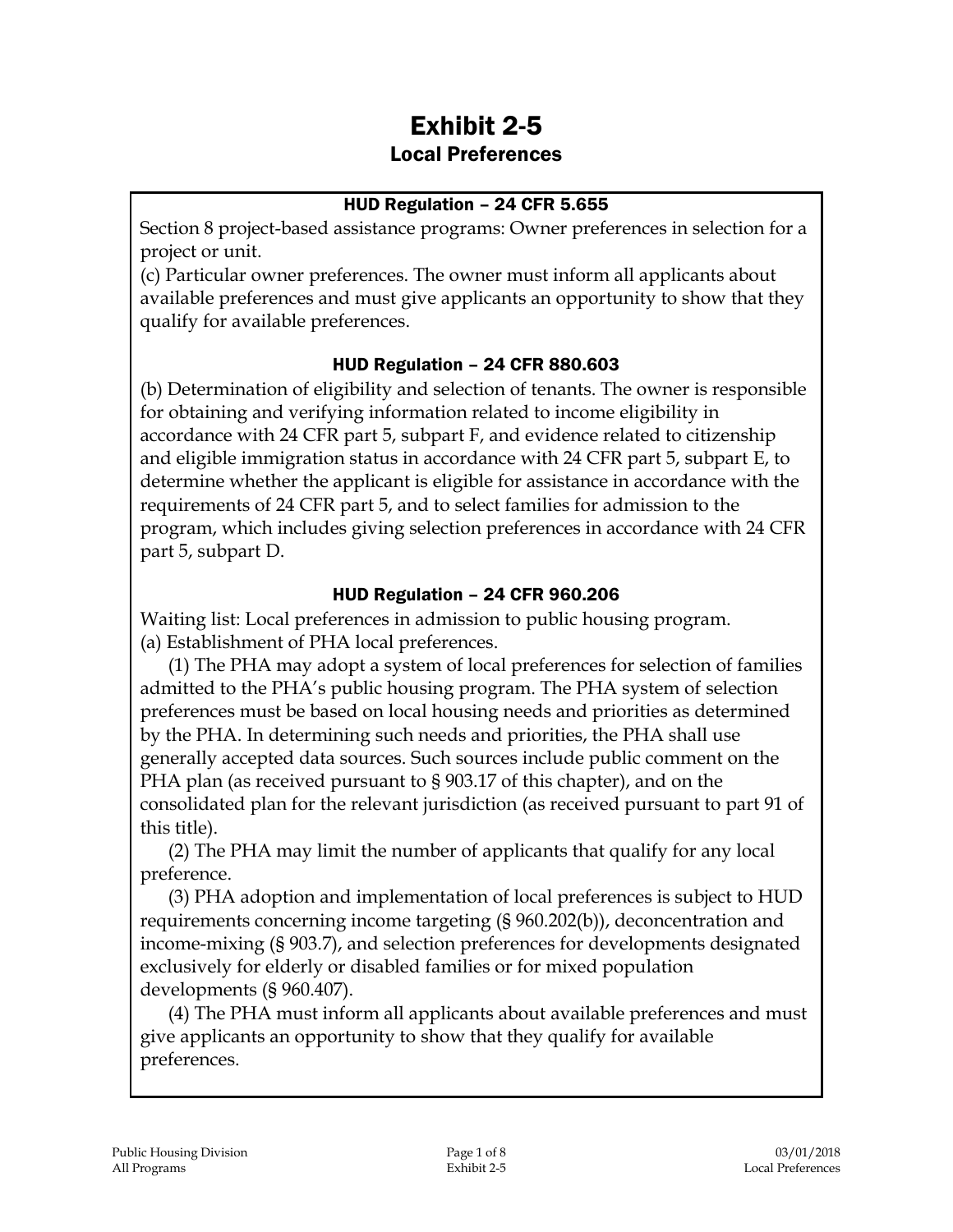### HUD Regulation – 24 CFR 982.202(b)

(3) Family characteristics. The PHA preference system may provide a preference for admission of families with certain characteristics from the PHA waiting list. However, admission to the program may not be based on:

(i) Discrimination because members of the family are unwed parents, recipients of public assistance, or children born out of wedlock;

(ii) Discrimination because a family includes children (familial status discrimination);

(iii) Discrimination because of age, race, color, religion, sex, or national origin;

(iv) Discrimination because of disability; or

(v) Whether a family decides to participate in a family self-sufficiency program.

### HUD Regulation – 24 CFR 982.207

(a) Establishment of PHA local preferences.

(1) The PHA may establish a system of local preferences for selection of families admitted to the program. PHA selection preferences must be described in the PHA administrative plan.

(2) The PHA system of local preferences must be based on local housing needs and priorities, as determined by the PHA. In determining such needs and priorities, the PHA shall use generally accepted data sources. The PHA shall consider public comment on the proposed public housing agency plan (as received pursuant to § 903.17 of this chapter) and on the consolidated plan for the relevant jurisdiction (as received pursuant to part 91 of this title).

(3) The PHA may limit the number of applicants that may qualify for any local preference.

### HUD Regulation – 24 CFR 983.2

When the tenant-based voucher rule (24 CFR part 982) applies. (a) 24 CFR Part 982. Part 982 is the basic regulation for the tenant-based voucher program. Paragraphs (b) and (c) of this section describe the provisions of part 982 that do not apply to the PBV program. The rest of part 982 applies to the PBV program. For use and applicability of voucher program definitions at § 982.4, see § 983.3.

Effective July 1, 2012, AHFC ended its local preferences for Displacement Due to Domestic Violence, Displacement Due to Natural Disaster, Family Reunification, Homelessness, Substandard Housing, Rent Burden, Working or Elderly/Disabled Family, Terminal Illness, and Veterans. With the exception of preferences listed below, applications are ranked on a waiting list according to the date/time received or through a lottery method.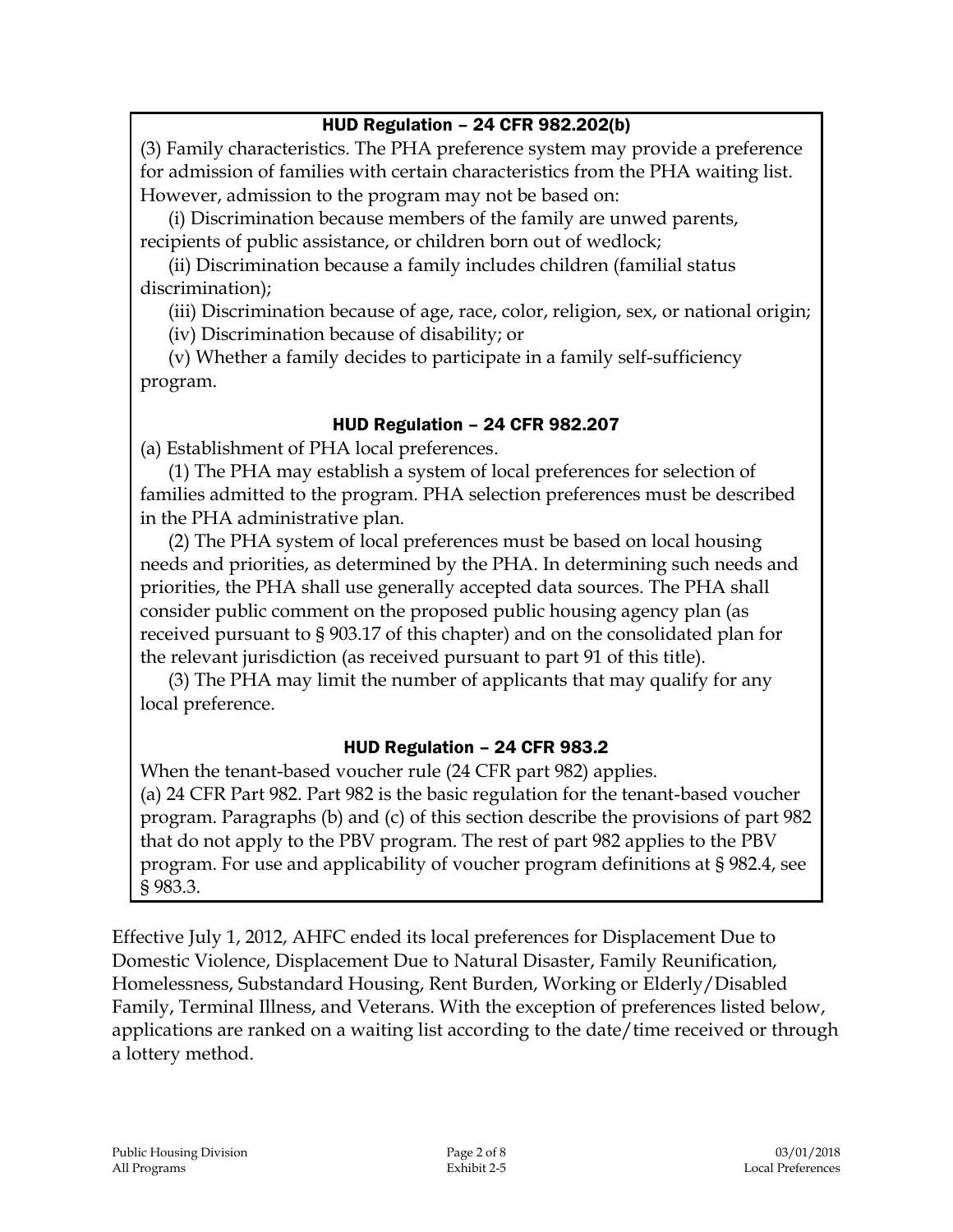# 1. Preference Categories

Families with equal scores under preference categories are ordered by the date and time they are received.

### 1.A Displacement

#### HUD Regulation – 24 CFR 960.206

(b) Particular local preferences

(5) Preference for single persons who are elderly, displaced, homeless or a person with disabilities. The PHA may adopt a preference for admission of single persons who are age 62 or older, displaced, homeless, or persons with disabilities over other single persons.

#### HUD Regulation – 24 CFR 982.207

(b) Particular local preferences

(5) Preference for single persons who are elderly, displaced, homeless, or persons with disabilities. The PHA may adopt a preference for admission of single persons who are age 62 or older, displaced, homeless, or persons with disabilities over other single persons.

A "displaced" family is one who temporarily resides in transient facilities such as motels, hotels, or shelters; temporarily resides as a household guest; or is otherwise "homeless" or living in "substandard housing" (see Definitions section below). Families may qualify under only one "Displacement" category as listed below.

### 1.A.1. Due to Domestic Violence (1 point)

### AHFC Policy

Moving to Work Activity 2013-2 approved by the AHFC Board of Directors with Resolution 2012-29 on August 29, 2012 authorizes the Empowering Choice Housing Program.

AHFC has a Memorandum of Agreement with the State of Alaska Council on Domestic Violence and Sexual Assault and the Alaska Network on Domestic Violence and Sexual Assault (ANDVSA) for families displaced due to domestic violence. The Agreement specifies a program for Anchorage and a program for the Balance of State.

1. Anchorage

Persons referred from an Anchorage ANDVSA member agency go on an AHFC waiting list for persons displaced due to domestic violence. Applications are ordered by the date and time they are received. Families are served as the vouchers allocated to Anchorage become available.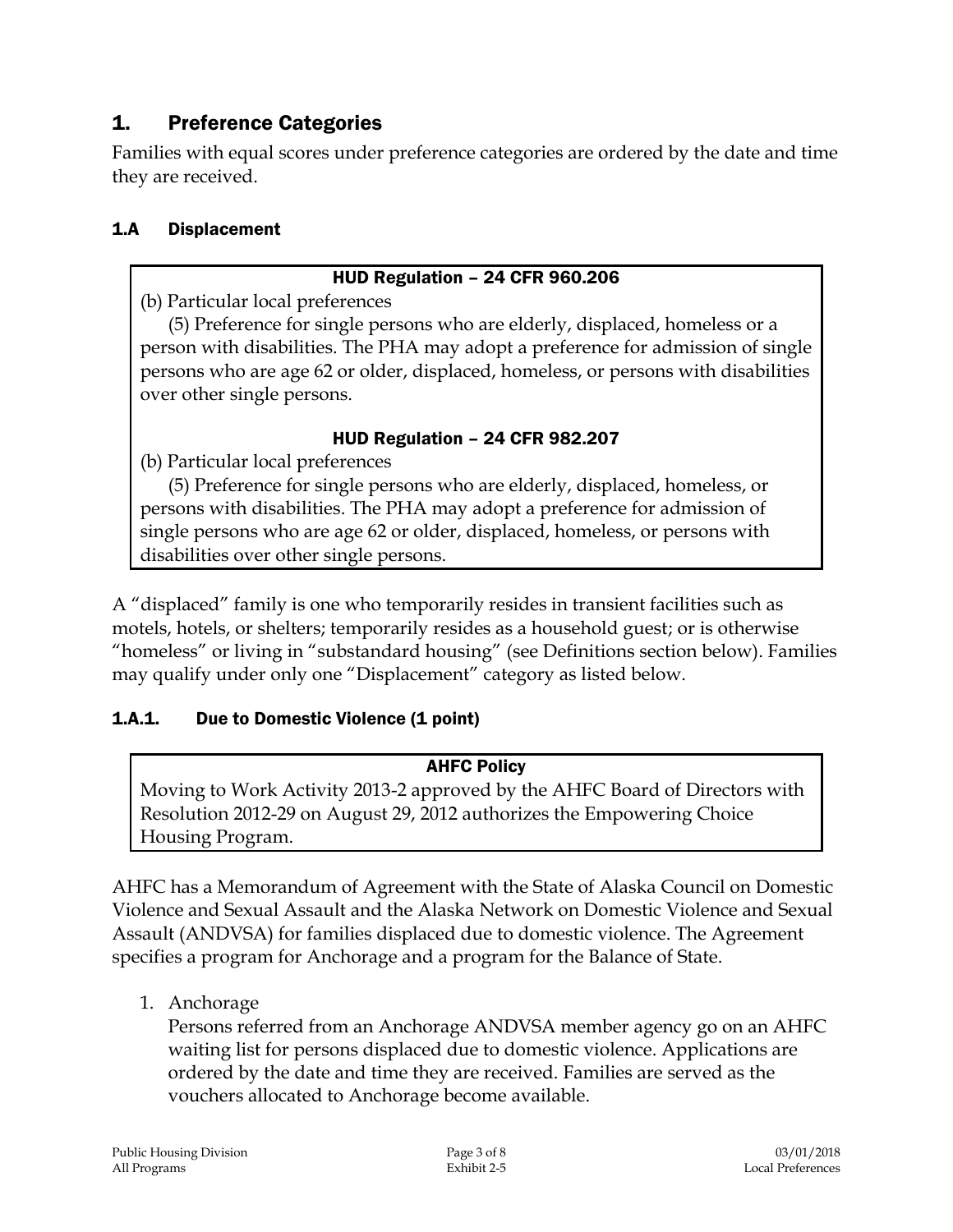2. Balance of State

Persons referred from an ANDVSA member agency in Fairbanks, Homer, Juneau, Ketchikan, Kodiak, Mat-Su, Petersburg, Sitka, Soldotna, Valdez, and Wrangell are served as the vouchers allocated to each area become available. Each ANDVSA member agency maintains its own waiting list for referral.

Persons referred from an ANDVSA member agency in Bethel, Cordova, and Nome receive a preference point on the appropriate public housing waiting list.

### 1.A.2. Due to Natural Disaster (3 points)

#### AHFC Policy

Moving to Work Activity 2018N-1 approved by the AHFC Board of Directors with Resolution 2017-09 on April 26, 2017 authorizes a local preference due to displacement by natural disaster.

Qualifying families are those who have been displaced or whose homes become uninhabitable due to a natural disaster such as an earthquake. AHFC will implement this preference on an as-needed basis through a Numbered Memo notification. The Numbered Memo will specify the period for the preference and required documentation. See the Definitions section for Homeless and Substandard Housing.

### 1.B Senior/Disabled Buildings

### HUD Regulation – 24 CFR 880.612a

Preference for occupancy by elderly families.

- (a) Election of preference for occupancy by elderly families
	- (1) Election by owners of eligible projects.
	- (i) An owner of a project assisted under this part (including a partially assisted project) that was originally designed primarily for occupancy by elderly families (an ''eligible project'') may, at any time, elect to give preference to elderly families in selecting tenants for assisted, vacant units in the project, subject to the requirements of this section.
	- (ii) For purposes of this section, a project eligible for the preference provided by this section, and for which the owner makes an election to give preference in occupancy to elderly families is referred to as an ''elderly project.'' ''Elderly families'' refers to families whose heads of household, their spouses or sole members are 62 years or older.
	- (iii) An owner who elects to provide a preference to elderly families in accordance with this section is required to notify families on the waiting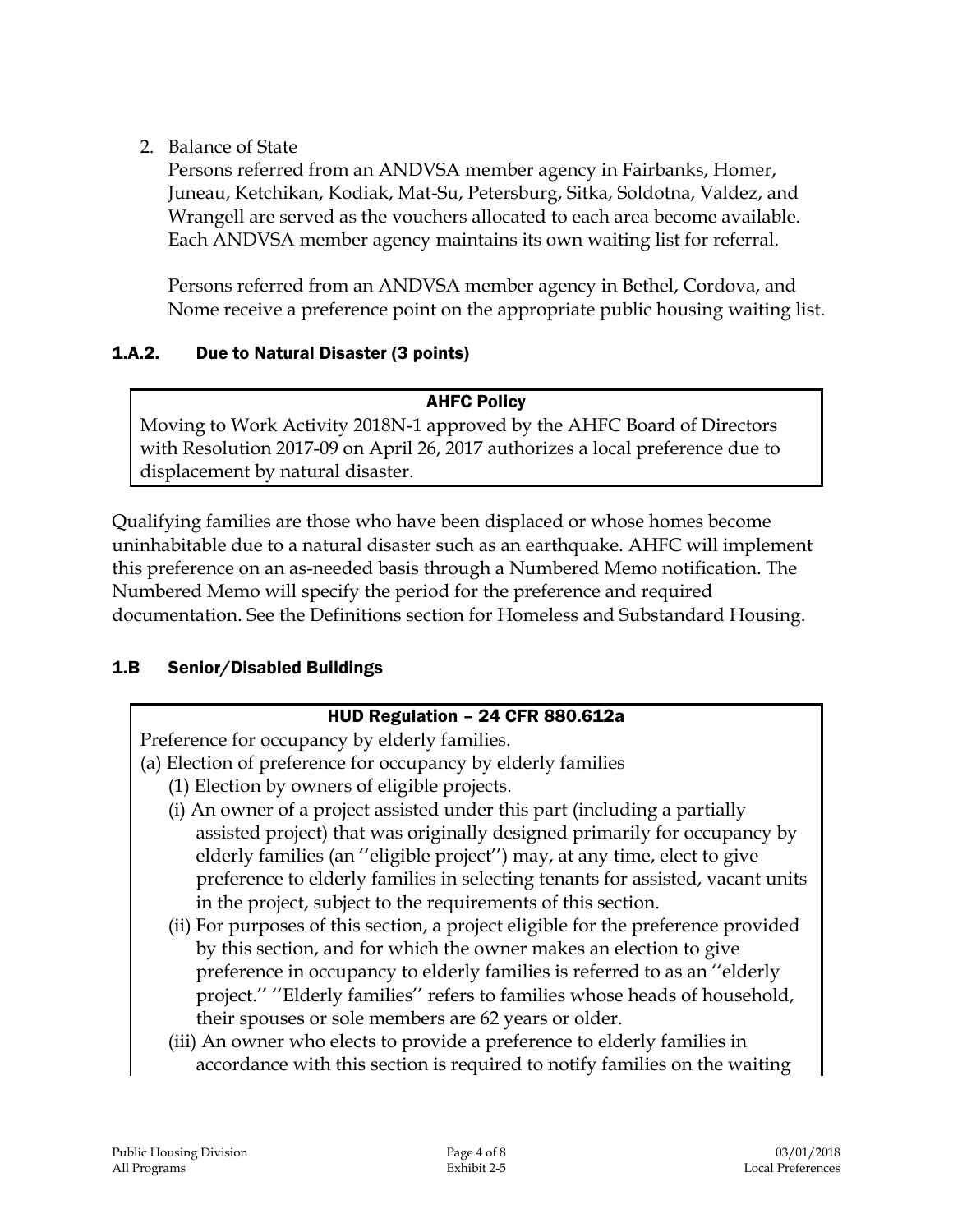list who are not elderly that the election has been made and how the election may affect them if:

(A) The percentage of disabled families currently residing in the project who are neither elderly nor near-elderly (hereafter, collectively referred to as ''non-elderly disabled families'') is equal to or exceeds the minimum required percentage of units established for the elderly project in accordance with paragraph (c)(1) of this section, and therefore non-elderly families on the waiting list (including non-elderly disabled families) may be passed over for covered section 8 units; or

(B) The project, after making the calculation set forth in paragraph (c)(1) of this section, will have no units set aside for non-elderly disabled families.

(iv) An owner who elects to give a preference for elderly families in accordance with this section shall not remove an applicant from the project's waiting list on the basis of having made the election.

(d) Secondary preferences. An owner of an elderly project also may elect to establish secondary preferences in accordance with the provisions of paragraph (d) of this section.

(1) Preference for near-elderly disabled families in units reserved for elderly families. If the owner of an elderly project determines, in accordance with paragraph (f) of this section, that there are an insufficient number of elderly families who have applied for occupancy to fill all the vacant units in the elderly project reserved for elderly families (that is, all units except those reserved for the non-elderly disabled families as provided in paragraph (c) of this section), the owner may give preference for occupancy of such units to disabled families who are near-elderly families.

### AHFC Policy

- 1. AHFC approved an elderly family and near-elderly disabled family preference for Golden Towers on January 14, 2008 with Numbered Memo 2008-03.
- 2. AHFC approved an elderly family and near-elderly disabled family preference for Chugach View on March 19, 2010 with Numbered Memo 2010- 09.
- 3. AHFC has adopted a designed housing plan for Chugach Manor. See Chugach Manor Designated Housing Plan Exhibit in the Public Housing Program Admissions and Occupancy Policy.

### 1.B.1. Golden Towers, Fairbanks

AHFC will apply the following preference points for persons meeting the definition.

- 1. Elderly or Elderly Family 2 points
- 2. Near Elderly Disabled or Near Elderly Disabled Family 1 point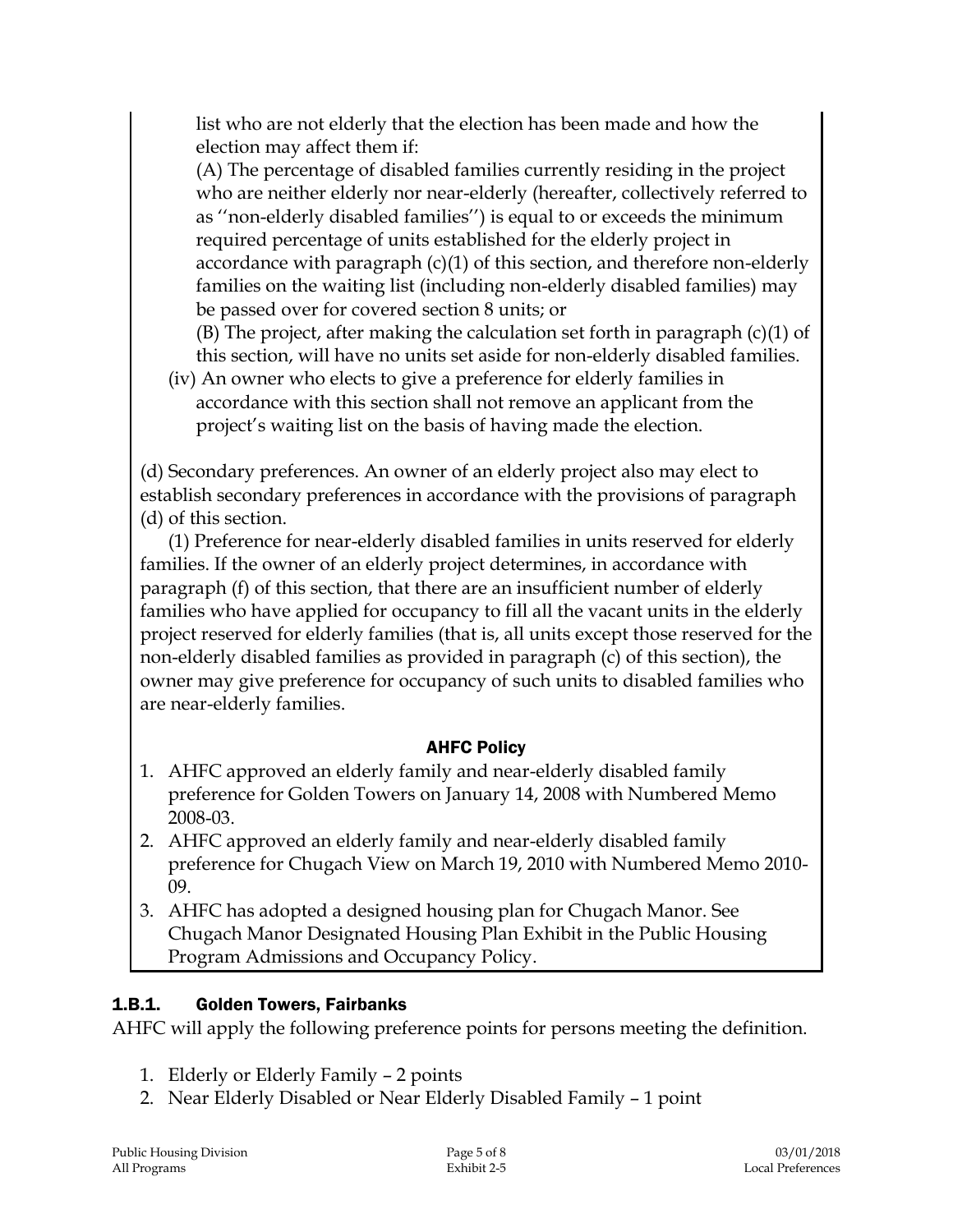### 1.B.2. Chugach View, Anchorage

AHFC will apply the following preference points for persons meeting the definition.

- 1. Elderly or Elderly Family 2 points
- 2. Near Elderly Disabled or Near Elderly Disabled Family 1 point

## 2. Preference Verification

AHFC will verify preference requests prior to the offer of assistance. The family's failure to obtain verification will negate the preference, and the family's application must be reassigned on the waiting list according to date and time and any remaining verified preferences.

### 2.A Displacement Due to Domestic Violence

A referral from an approved ANDVSA member agency as specified in the Housing Choice Voucher Program Administrative Plan, Empowering Choice Housing Program Exhibit.

### 2.B Displacement Due to Natural Disaster

Verification documentation will be specified as each natural disaster occurrence is declared and implemented.

### 2.C Senior/Disabled Buildings – Elderly

Proof of age for the qualifying individual. See Income Determination and Verification in this policy manual.

### 2.D Senior/Disabled Buildings – Near Elderly Disabled

Proof of age and disability status for the qualifying individual. See Income Determination and Verification in this policy manual.

### 3. Definitions

### 3.A Disabled or Disabled Family

See Qualify as a Family Exhibit in this policy.

### 3.B Elderly or Elderly Family

See Qualify as a Family Exhibit in this policy.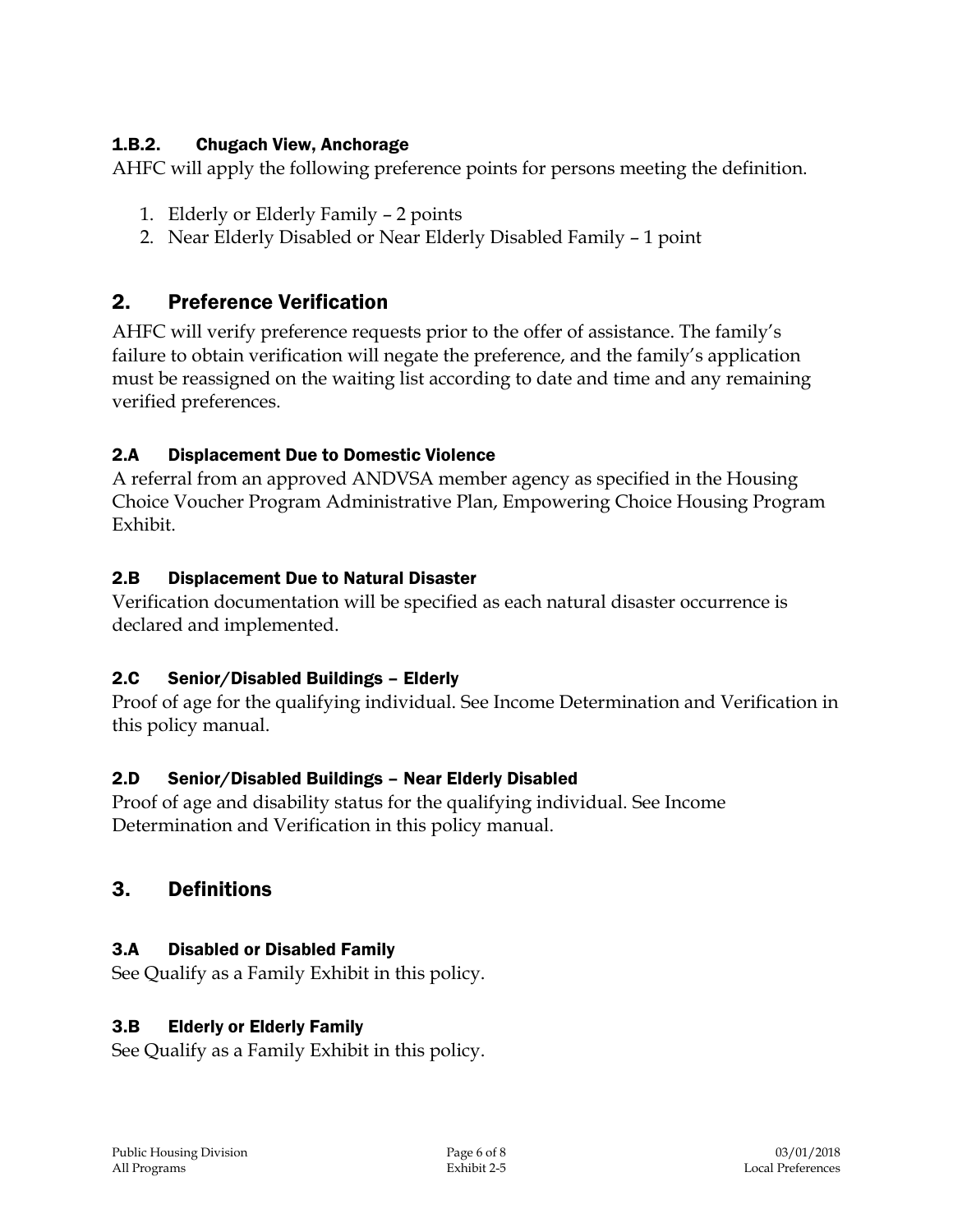#### 3.C Homeless

- 1. A family is considered homeless only when they reside in one of the following places.
	- a) A place not meant for human habitation; e.g., a car, park/camp, sidewalk, or abandoned building.
	- b) An emergency shelter, which might include a church.
	- c) Transitional or supportive housing for persons who qualify because of homelessness.
	- d) A hotel or motel not meant for long term residency.
	- e) A place not considered a year-round residence in Alaska: e.g., a camp trailer, tent, shop, or garage.
	- f) In any of the above places, but is being treated in a hospital or other medical facility for 30 days or less.
- 2. A family pending discharge from a hospital or medical facility within 30 days where the terms of release require suitable housing (defined as "standard, permanent, replacement housing") where none is available.
- 3. A family with children that meets the U.S. Department of Education definition of homelessness **AND** who receives services from an Alaska School District under the McKinney/Vento Homeless Assistance Act.
- 4. A person imprisoned or otherwise detained pursuant to an act of Congress or state law is **not** considered "homeless."

#### 3.D Near Elderly or Near Elderly Family

See Qualify as a Family Exhibit in this policy.

#### 3.E Standard, Permanent, Replacement Housing

Standard, permanent, replacement housing is defined as:

- 1. Decent, safe, and sanitary;
- 2. Adequate for the family size; and
- 3. That the family is occupying pursuant to a lease or occupancy agreement.

#### 3.F Substandard Housing

- 1. The housing unit must meet one of the following conditions.
	- a) Is dilapidated does not provide adequate shelter and endangers the health and safety of a family.
	- b) Lacks operable indoor plumbing or cooking facilities.